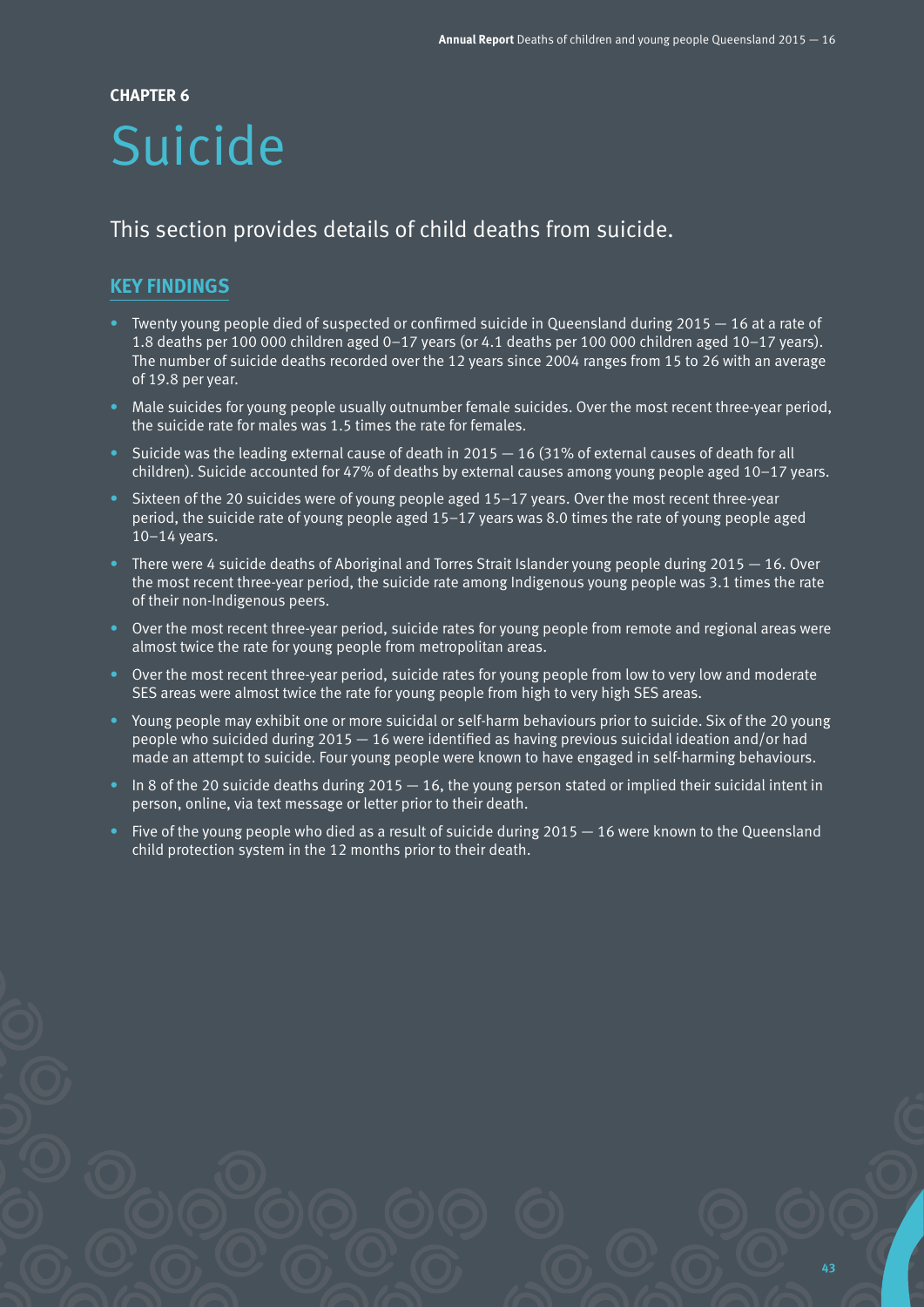## **SUICIDE 2013 — 16**

An expanded version of Table 6.1 containing data since 2004 is available online at [www.qfcc.qld.gov.au](http://www.qfcc.qld.gov.au).

|                                                     | $2013 - 14$                 |                     | $2014 - 15$                  |                            | $2015 - 16$                 |                            | <b>Yearly</b><br>average |
|-----------------------------------------------------|-----------------------------|---------------------|------------------------------|----------------------------|-----------------------------|----------------------------|--------------------------|
|                                                     | <b>Total</b><br>$\mathbf n$ | Rate per<br>100 000 | <b>Total</b><br>$\mathbf{n}$ | <b>Rate per</b><br>100 000 | <b>Total</b><br>$\mathbf n$ | <b>Rate per</b><br>100 000 | Rate per<br>100 000      |
| All suicide deaths                                  |                             |                     |                              |                            |                             |                            |                          |
| Suicide                                             | 23                          | 2.1                 | 26                           | 2.3                        | 20                          | 1.8                        | 2.1                      |
| <b>Sex</b>                                          |                             |                     |                              |                            |                             |                            |                          |
| Female                                              | 6                           | 2.6                 | 14                           | 5.9                        | $\overline{7}$              | 3.0                        | 3.8                      |
| Male                                                | 17                          | 6.9                 | 12                           | 4.8                        | 13                          | 5.2                        | 5.6                      |
| <b>Age category</b>                                 |                             |                     |                              |                            |                             |                            |                          |
| $10-17$ years                                       | 23                          | 4.8                 | 26                           | 5.4                        | 20                          | 4.1                        | 4.8                      |
| $10 - 14$ years                                     | 4                           | 1.3                 | 4                            | 1.3                        | 4                           | 1.3                        | 1.3                      |
| $15 - 17$ years                                     | 19                          | 10.4                | 22                           | 12.0                       | 16                          | 8.7                        | 10.4                     |
| <b>Aboriginal and Torres Strait Islander status</b> |                             |                     |                              |                            |                             |                            |                          |
| Indigenous                                          | 4                           | 11.0                | 6                            | 16.5                       | 4                           | 11.0                       | 12.8                     |
| Non-Indigenous                                      | 19                          | 4.3                 | 20                           | 4.5                        | 16                          | 3.6                        | 4.1                      |
| Geographical area of usual residence (ARIA+)        |                             |                     |                              |                            |                             |                            |                          |
| Remote                                              | $\mathbf{1}$                | $\star$             | 2                            | $\star$                    | $\mathbf{1}$                | $\star$                    | 6.4                      |
| Regional                                            | 15                          | 8.1                 | 13                           | 7.0                        | 8                           | 4.3                        | 6.5                      |
| Metropolitan                                        | $\overline{7}$              | 2.5                 | 11                           | 3.9                        | 10                          | 3.6                        | 3.4                      |
| Socio-economic status of usual residence (SEIFA)    |                             |                     |                              |                            |                             |                            |                          |
| Low to very low                                     | 10                          | 5.3                 | 14                           | 7.4                        | 9                           | 4.7                        | 5.8                      |
| Moderate                                            | 8                           | 8.5                 | 5                            | 5.3                        | 4                           | 4.2                        | 6.0                      |
| High to very high                                   | 5                           | 2.6                 | $\overline{7}$               | 3.5                        | 6                           | 3.0                        | 3.0                      |
| Known to the child protection system                |                             |                     |                              |                            |                             |                            |                          |
| Known to the child protection system                | 10                          | 6.0                 | 15                           | 15.5                       | 5                           | 5.9                        | $\ddotsc$                |
| <b>Method of death</b>                              |                             |                     |                              |                            |                             |                            |                          |
| <b>Hanging</b>                                      | 18                          | 3.7                 | 23                           | 4.8                        | 18                          | 3.7                        | 4.1                      |
| Jumping/lying in front of moving object             | $\overline{2}$              | $\star$             | $\boldsymbol{0}$             | 0.0                        | $\mathbf{1}$                | $\star$                    | $\star$                  |
| Gunshot wound                                       | $\overline{2}$              | $\star$             | $\mathbf{1}$                 | $\star$                    | $\mathbf{1}$                | $\star$                    | 0.3                      |
| Poisoning                                           | $\mathbf{1}$                | $\star$             | $\overline{2}$               | $\star$                    | $\boldsymbol{0}$            | $0.0\,$                    | $^\star$                 |
| Jumping from a high place                           | $\overline{0}$              | $\star$             | $\mathbf 0$                  | 0.0                        | $\mathbf 0$                 | 0.0                        | 0.0                      |

Data source: Queensland Child Death Register (2013 — 16)

- Rates have not been calculated for numbers less than four.
- .. Average across the three-year period has not been calculated due to the break in series (see note 5).
- 1. Data presented here is current in the Queensland Child Death Register as at August 2016 and thus may differ from those presented in previously published reports.
- 2. Rates are based on the most up-to-date denominator data available and are calculated per 100 000 children (in the sex/age/Indigenous status/ARIA+ region/SEIFA region) in Queensland each year. Rates for the 2013 — 14 period use the ERP data as at June 2013 and rates for the  $2014 - 15$  and  $2015 - 16$  periods use the ERP data as at June 2014.
- 3. Overall suicide rates are calculated per 100 000 children aged 0–17 years in Queensland.
- 4. All other rates, except known to the child protection population, are calculated per 100 000 children aged 10–17 years in Queensland in each year.
- 5. For 2013 14, the number of children known to the child protection system represents the number of children whose deaths were registered in the reporting period, who were known to the DCCSDS within the three-year period prior to their death. From 2014 — 15 on, this relates to the deaths of children known to the DCCSDS within the one-year period prior to their death. The denominator for calculating rates is the number of children aged 0–17 who were known to the DCCSDS, through either being subject to a child concern report, notification, investigation and assessment, ongoing intervention, orders or placement, in the one-year period prior to the reporting period.
- 6. ARIA+ and SEIFA exclude the deaths of children whose usual place of residence was outside Queensland.
- 7. Yearly average rates have been calculated using the ERP data as at June 2014.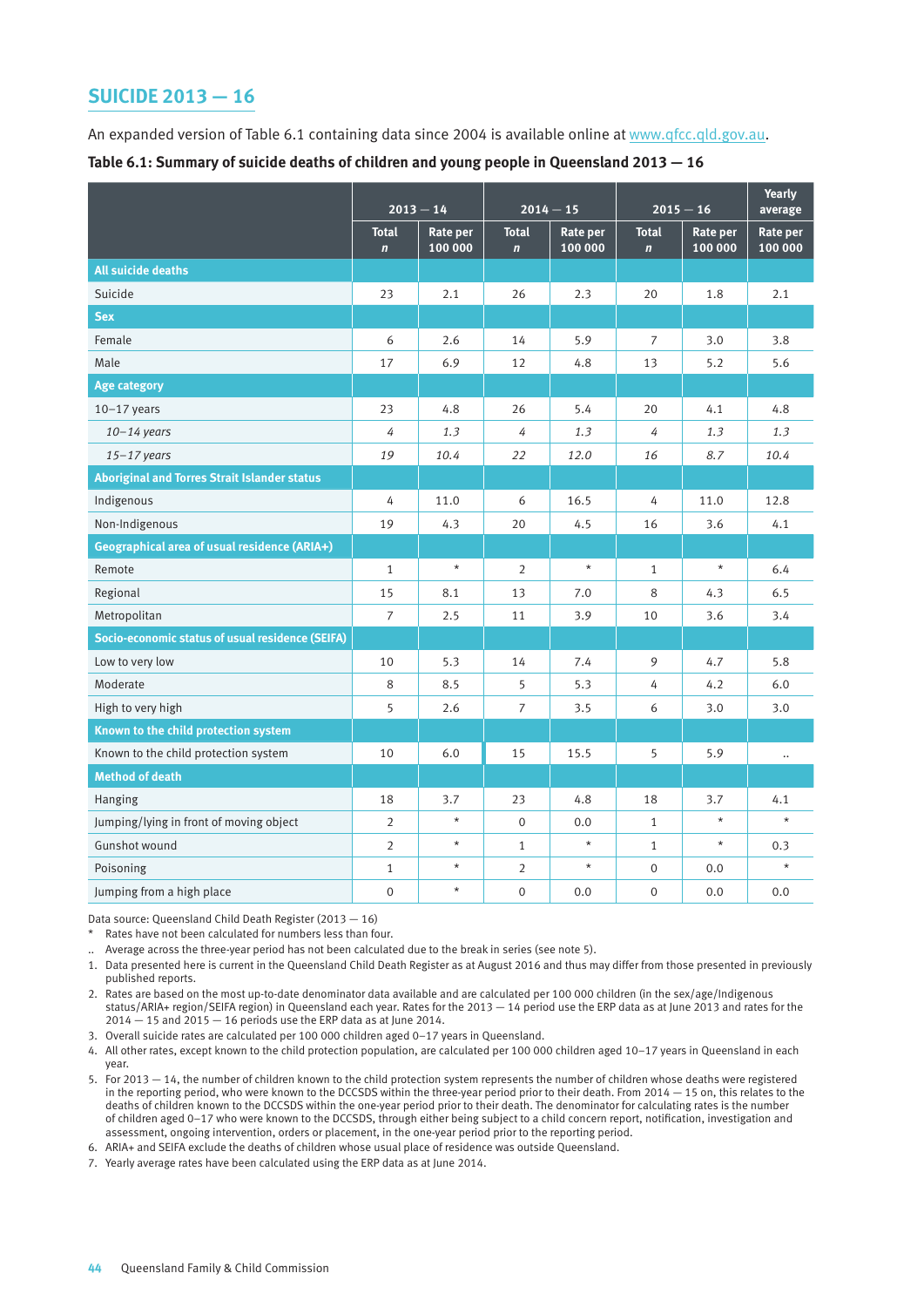# **DEFINING AND CLASSIFYING SUICIDE**

Historically, the substantial evidence required for suicide classification often resulted in deaths that would ordinarily, in clinical or research situations, be categorised as suicides not meeting the threshold for a legal classification. Consequently, cases where suicide was suspected but intent was unclear (that is, the deceased did not leave a suicide note and did not state their intent before death) were often coded as accidents. This resulted in childhood and adolescent suicide being under-reported in official statistics, with a large proportion recorded as accidental deaths.26

In the Queensland Child Death Register, all suspected suicide cases are assessed and categorised using a suicide classification model.<sup>27</sup>

In the 2015 — 16 reporting period, 15 deaths were classified as confirmed suicides, 4 deaths were categorised as probable suicides and 1 death was classified as possible or undetermined.

### **Coronial findings**

At the time of reporting, coronial findings had been finalised for 9 of the 20 suicides from 2015 — 16. Coroners made clear statements that the cause of death was suicide in 7 of these cases. In the remaining 2 cases, hanging was confirmed as the method of death and there was no indication of an alternative cause of death.

# **SUICIDE: FINDINGS 2015 — 16**

During 2015 — 16, 20 confirmed or suspected suicide deaths of young people were registered in Queensland, at a rate of 1.8 deaths per 100 000 children aged 0–17 years (or 4.1 deaths per 100 000 children aged 10–17 years). The number of suicide deaths registered since reporting commenced in 2004, ranges from 15 to 26 per year, with an average of 19.8 per year.<sup>28</sup>

#### **Sex**

During 2015 — 16, there were 7 suicide deaths of female young people, compared to 13 males.

Over the last three reporting periods, the average annual suicide rate for males was 1.5 times the rate for females (5.6 deaths per 100 000 male children aged 10–17 years, compared to 3.8 deaths per 100 000 females aged 10–17 years). Generally, suicide rates for males are higher than females, and this can also be found in adult suicide data.

# **Age**

Of the 20 suicide deaths during  $2015 - 16$ , 4 were of young people aged  $10-14$  years and 16 were of young people aged 15–17 years. Suicide was the leading external cause of death for young people from both age categories in Queensland during 2015 — 16.

Over the last three reporting periods, the average annual suicide rate for young people aged 15–17 years was 8.0 times the rate for young people aged 10–14 years (10.4 deaths per 100 000 children aged 15–17 years, compared to 1.3 deaths per 100 000 children aged 10–14 years). This indicates a greater risk of suicide for older children. Of the suicide deaths of young people aged under 15 during the last three reporting periods, almost half were 14 years old.

28 Tables with data for 2004  $-$  16 are available online at www.qfcc.qld

<sup>26</sup> In 2009, the ABS reviewed its processes in relation to classifying suicide and commenced publishing aggregated information on children under 15 years, as was recommended by the CCYPCG in 2006. Since 2013, the ABS publication *Causes of Death* includes an appendix presenting suicide deaths of children aged under 15.

See the online supplementary materials for further details regarding the suicide classification model.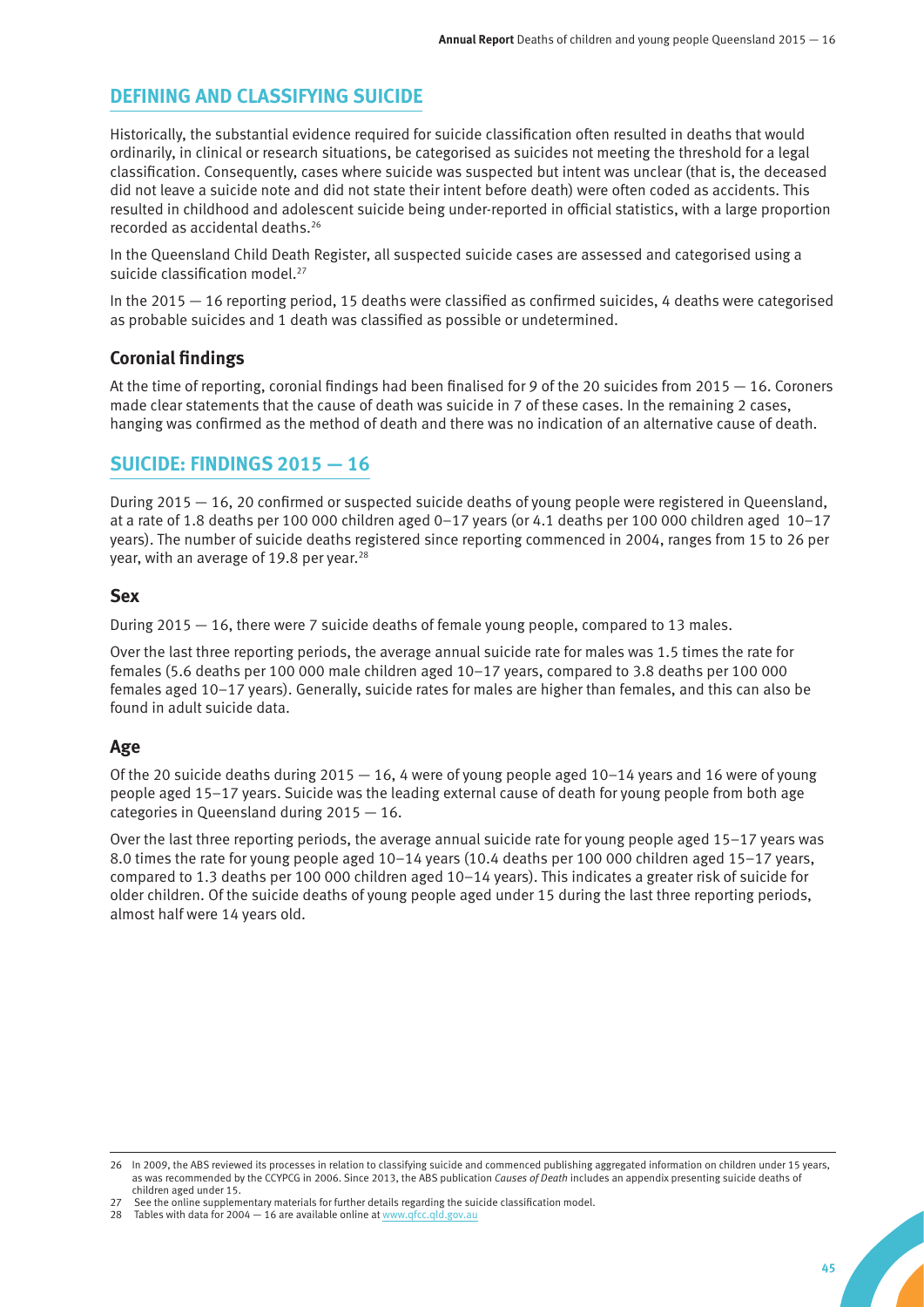# **Aboriginal and Torres Strait Islander status**

Of the 20 suicide deaths during 2015 — 16, 4 were of Aboriginal and Torres Strait Islander young people.

Over the last three reporting periods, the average annual suicide rate for Indigenous young people was 3.1 times the rate for non-Indigenous young people (12.8 deaths per 100 000 Indigenous children aged 10–17 years, compared to 4.1 deaths per 100 000 non-Indigenous children aged 10–17 years).

Indigenous young people have been over-represented in suicide deaths since reporting commenced in 2004. The Commission for Children and Young People and Child Guardian (CCYPCG) 2011 analysis of suicide deaths in the Queensland child death register found that, compared to suicides of non-Indigenous young people, Indigenous young people were more likely to suicide at a younger age, and were less likely to have made a previous suicide attempt.29

### **Geographical area of usual residence (ARIA+)**

Of the 20 suicide deaths during  $2015 - 16$ , 1 was of a young person who resided in a remote area of Queensland, 8 were of young people from regional areas and 10 were of young people from metropolitan areas.

Over the last three reporting periods, the average annual suicide rates for young people from remote and regional areas were almost twice the rate for young people residing in metropolitan areas (6.4 and 6.5 deaths per 100 000 children aged 10–17 years from remote or regional areas, compared to 3.4 deaths per 100 000 children aged 10–17 years from metropolitan areas).

### **Socio-economic status of usual residence (SEIFA)**

Of the 20 suicide deaths during  $2015 - 16$ , 9 were of young people who resided in low to very low SES areas of Queensland, 4 were of young people from moderate SES areas and 6 were of young people from high to very high SES areas.

Over the last three reporting periods, the average annual suicide rates for young people from low to very low and moderate SES areas were almost twice the rate for young people from high to very high SES areas (5.8 and 6.0 deaths per 100 000 children aged 10–17 years from low to very low or moderate SES areas, compared to 3.0 deaths per 100 000 children aged 10–17 years from high to very high SES areas). Research has found that risks of suicidal behaviour are increased for individuals from a socially disadvantaged background, characterised by low SES and low income.30

#### **Children known to the child protection system**

Of the 20 suicide deaths during  $2015 - 16$ , 5 were of young people known to the Queensland child protection system within the year before their death. An increased risk of suicide has been identified among children and young people known to child protection agencies.<sup>31</sup> Children known to these agencies may often be living in circumstances that are characterised by substance misuse, mental health problems, lack of attachment to significant others, behavioural and disciplinary problems or a history of abuse.

# **CIRCUMSTANCES OF DEATH**

#### **Situational circumstances and risk factors**

This section outlines the factors that may have influenced suicidal behaviour in the 20 suicide deaths of young people in Queensland during 2015 — 16. This is based on information available to QFCC and may therefore under-represent the actual number of circumstances and risk factors for some of the children and young people. As indicated in table 6.2, situational circumstances or risk factors were identified for 19 of the 20 young people who suicided in 2015 — 16.

Suicidal behaviours in children and young people are often not the result of a single cause, but are multifaceted and frequently occur at the end point of adverse life sequences in which interacting risk factors combine, resulting in feelings of hopelessness and a desire to 'make it all go away'.<sup>32</sup> It is widely understood, and confirmed by analysis of data in the Queensland Child Death Register, that a number of common risk factors and adverse life circumstances may contribute to suicidal behaviour in children and young people.

<sup>29</sup> CCYPCG (2011). *Reducing youth suicide in Queensland final report.*

<sup>30</sup> Australian Institute of Health and Welfare (2008). *Injury among young Australians,* Bulletin 60.

<sup>31</sup> CCYPCG (2014). *Child deaths—prevalence of youth suicide in Queensland*, Trends and Issues Paper Number 19.

<sup>32</sup> CCYPCG (2009). *Reducing youth suicide in Queensland discussion paper.*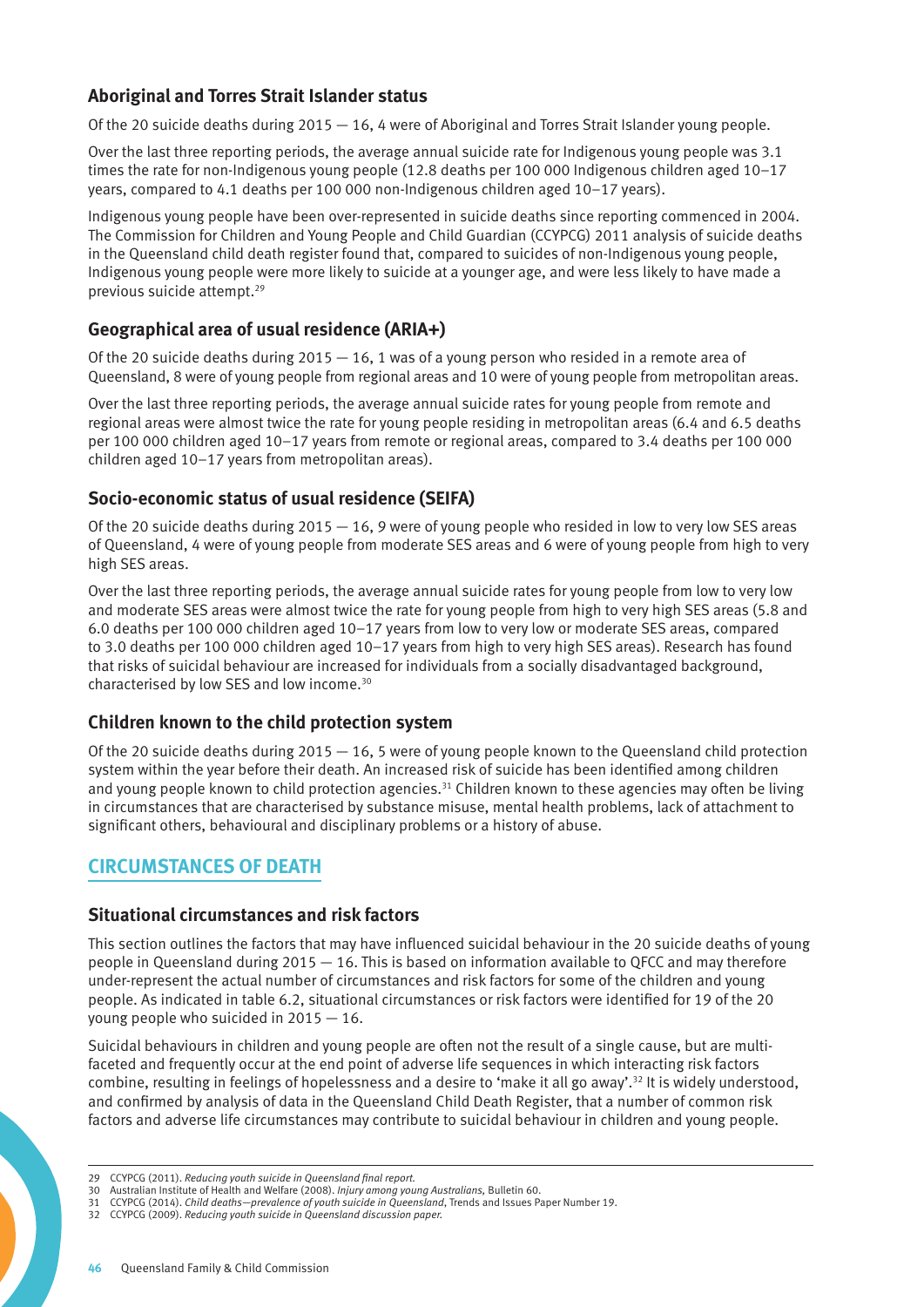**Table 6.2: Summary of situational circumstances and risk factors for young people who suicided in 2015 — 16**

| Types of situational circumstance or risk factor                      | <b>Total</b><br>n |
|-----------------------------------------------------------------------|-------------------|
| Situational circumstances or risk factors identified for child        | 19                |
| Mental health issue                                                   | 9                 |
| Alcohol, drug or substance use                                        | 7                 |
| History of childhood abuse                                            | 3                 |
| Previous self-harm or suicidal behaviour                              | 6                 |
| Intent stated or implied                                              | 8                 |
| Contagion (suicide or attempted suicide of a family member or friend) | $\mathcal{P}$     |
| Precipitating incident                                                | 9                 |
| Stressful life event                                                  | 9                 |
| No situational circumstances or risk factors identified for child     | 1                 |
| <b>Total</b>                                                          | 20                |

Data source: Queensland Child Death Register (2015 — 16)

1. 'Situational circumstances or risk factors' will not sum accurately where more than one factor is identified under each heading.

2. Young people were recorded as having no situational circumstances or risk factors identifiable where the QFCC did not have information to indicate otherwise. This is not an absolute finding in regards to the young person's situation.

# **Mental health issues and behavioural problems**

As indicated in table 6.3, 9 of the 20 young people who suicided during 2015 — 16 had, or were suspected to have had, a mental health issue before their death. The most common mental health issues identified were depression and anxiety. Five of the 9 young people were identified to have multiple mental health and/or behavioural issues (co-morbid conditions).

|  | Table 6.3: Mental health issues for young people who suicided in 2015 - 16 |
|--|----------------------------------------------------------------------------|
|--|----------------------------------------------------------------------------|

| <b>Mental health issues</b>                                           | <b>Total</b><br>n |
|-----------------------------------------------------------------------|-------------------|
| <b>Known mental health issue</b>                                      | 8                 |
| Known to have accessed mental health provider                         | 7                 |
| Currently or previously prescribed medication for mental health issue | 6                 |
| <b>Suspected mental health issue</b>                                  | 1                 |
| No mental health issue identified                                     | 11                |
| <b>Total</b>                                                          |                   |

Data source: Queensland Child Death Register (2015 — 16)

- 1. 'Known mental health issues' will not sum accurately where young people had both accessed mental health support and were prescribed or previously prescribed medication.
- 2. 'Suspected mental health issue' refers to information from family members or friends that believed the young person to be experiencing a mental health issue.
- 3. Young people were recorded as not having a mental health issue where the QFCC did not have information to indicate otherwise. This is not an absolute finding in regards to the young person's mental health.

# **Alcohol, drug and substance use**

Seven of the 20 young people who suicided during  $2015 - 16$  were reported as having a history of alcohol, drug or substance use,<sup>33</sup> with cannabis and alcohol as the most frequently-cited substance used. Misuse of prescription medication was also identified.

# **History of childhood abuse**

Three of the 20 young people who suicided during 2015 — 16 were identified as having a history of alleged childhood abuse. Two of the young people were victims of alleged sexual abuse, while the nature of abuse was not specified for the other young person.<sup>34</sup> There was no information available regarding the perpetrators of the abuse. Of the 5 young people known to the child protection system, 1 was also identified as having a history of alleged childhood abuse.

A history of domestic and family violence within the child's family was identified for 1 young person.

<sup>33</sup> Previous or current use of alcohol or drugs identified by friends, family members or in toxicology findings.

<sup>34</sup> Each young person may have experienced more than one type of abuse. Therefore, numbers may not sum accurately.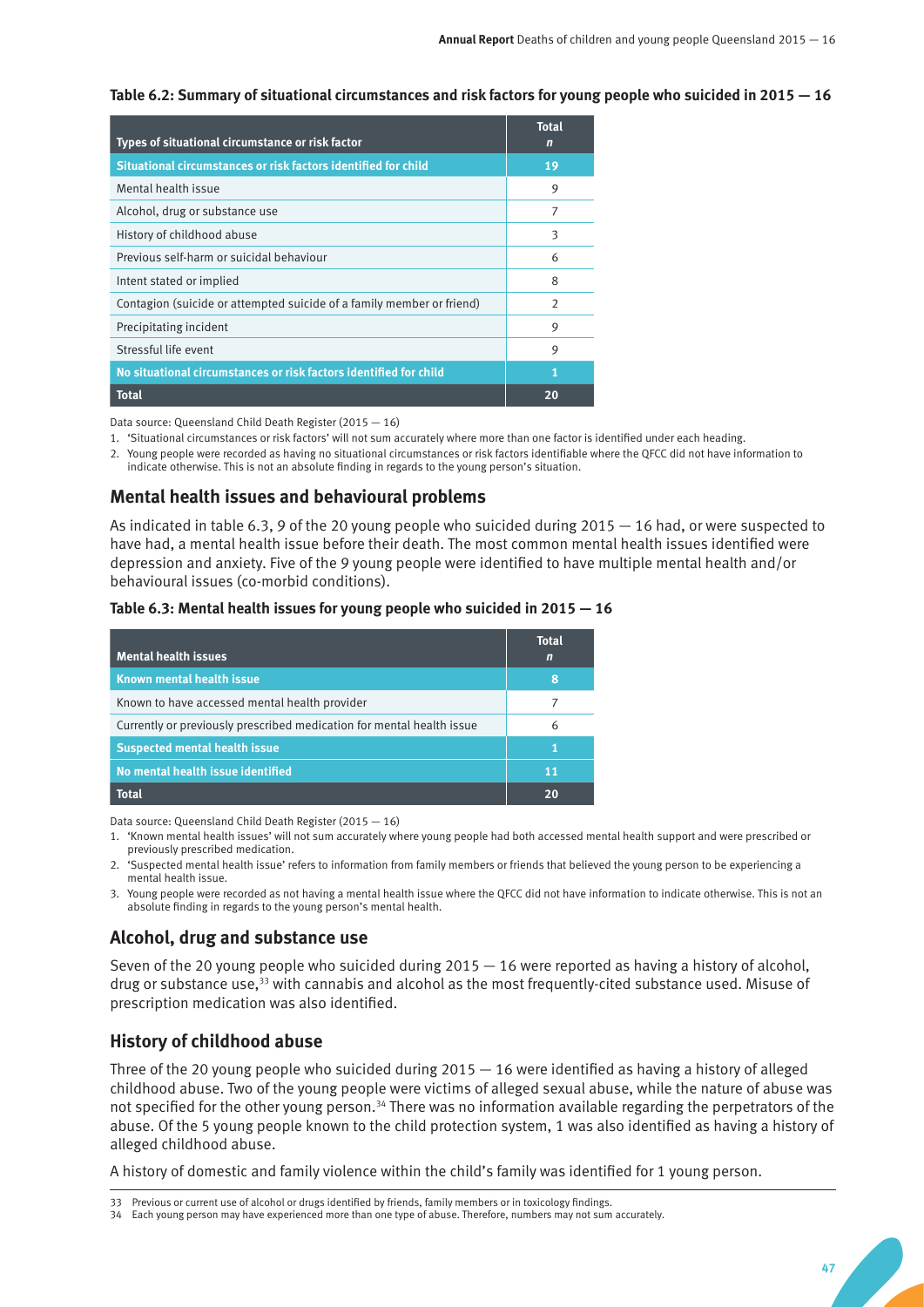#### **Previous self-harm and suicidal behaviour**

Six of the 20 young people who suicided during  $2015 - 16$  were recorded as having experienced suicidal ideation.35 Three young people had previously attempted suicide, but none had attempted suicide on more than one occasion. All 3 of these young people had also experienced suicidal ideation. Four young people had previously engaged in self-harming behaviour, such as cutting.36

#### **Intent stated or implied (orally or written)**

In 8 of the 20 suicide cases during  $2015 - 16$ , young people stated or implied their intent to a family member, friend, boyfriend or girlfriend or online prior to their suicide. Intent was stated or implied in person (3 cases), via mobile phone text message (3 cases) and through an online forum and letter (1 case). In one case, the means of communication was not specified.37

# **Contagion**

Contagion refers to the process by which a prior suicide or attempted suicide of a family member or friend facilitates or influences suicidal behaviour in another person. Contagion was identified as a potential factor for 2 of the 20 young people who suicided during 2015 — 16.

# **PRECIPITATING INCIDENTS AND STRESSFUL LIFE EVENTS**

### **Precipitating incidents**

Precipitating incidents were identified in 9 of the 20 suicide deaths of young people in Queensland during 2015 — 16. Precipitating incidents refer to events or stressors that occur prior to a suicide which appear to have influenced the decision for a person to end their life. Most precipitating incidents will occur in the hours, days or week prior to death. Bereavement can be considered a precipitating incident, with an arbitrary time frame of up to 6 months between the death of the family member or friend and the suicide of the young person. Table 6.4 shows the types of precipitating incidents that occurred among young people who suicided in 2015 — 16.

#### **Table 6.4: Types of precipitating incidents for young people who suicided in 2015 — 16**

| <b>Types of precipitating incidents</b>                 | <b>Total</b><br>$\mathbf n$ |
|---------------------------------------------------------|-----------------------------|
| <b>Precipitating incidents identified for child</b>     | 9                           |
| Argument with family member, intimate partner or friend | 4                           |
| Relationship breakdown                                  | 3                           |
| Bereavement by suicide (contagion)                      | 1                           |
| Alleged child welfare concern                           | 1                           |
| Family mental health issues                             | 1                           |
| Sexual or gender identity issues                        | 1                           |
| Pregnancy                                               | 1                           |
| Other precipitating incidents                           | $\mathfrak{D}$              |
| No precipitating incident/s identified for child        | 11                          |
| <b>Total</b>                                            | 20                          |

Data source: Queensland Child Death Register (2015 — 16)

1. Each young person may have experienced more than one precipitating incident prior to their death. Therefore, 'precipitating incident' numbers may not sum accurately.

2. Young people were recorded as not having an identifiable precipitating incident where the QFCC did not have information to indicate otherwise. This is not an absolute finding in regards to the young person's situation.

<sup>35</sup> 'Suicidal ideation' refers to the explicit communication of having thoughts of suicide.

<sup>36</sup> Each young person with identified self-harm or suicidal behaviour may have exhibited more than one type of behaviour. Therefore, numbers may not sum accurately.

<sup>37</sup> Each young person may have stated or implied their intent using more than one communication method. Therefore, numbers may not sum accurately.